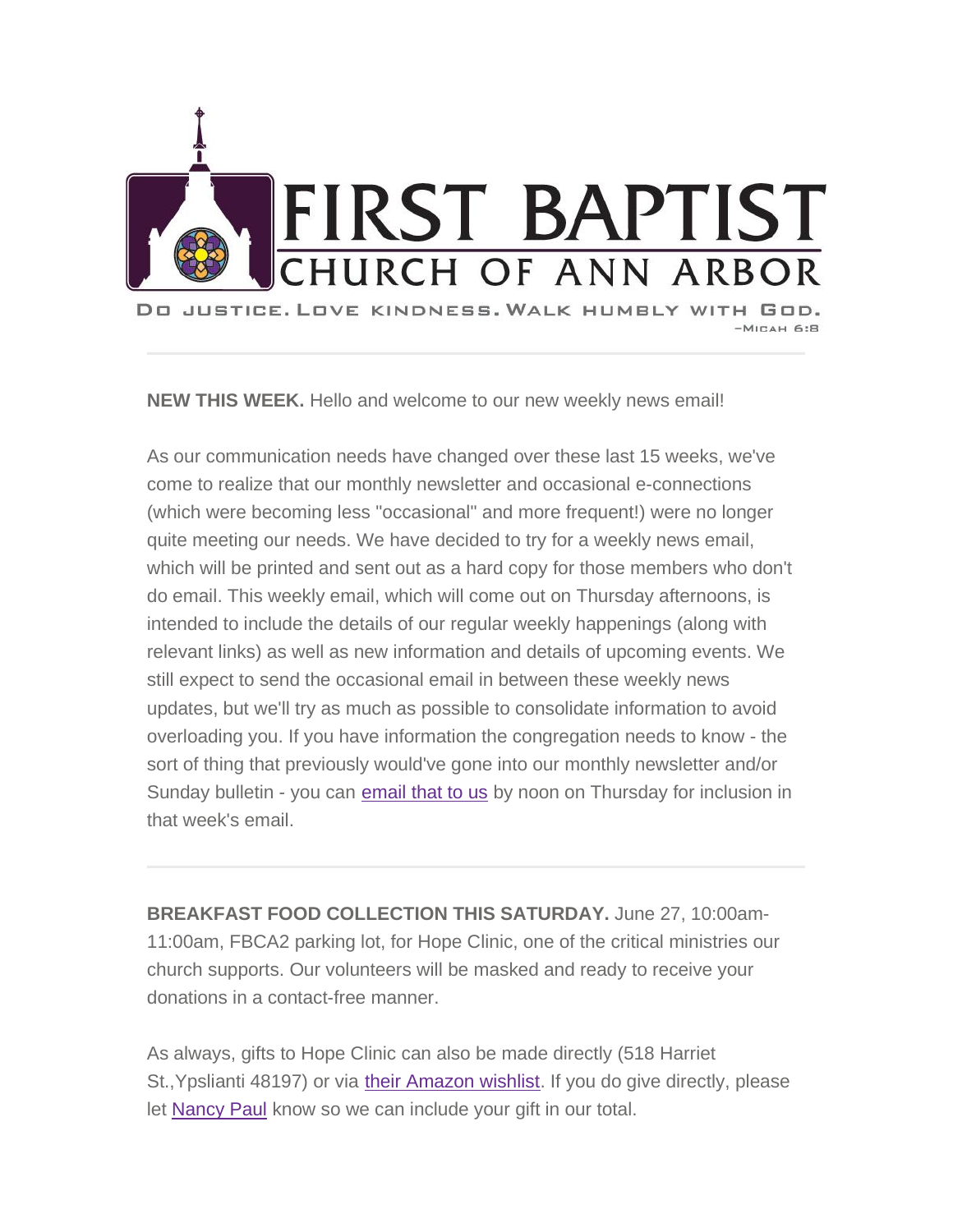We thank you for caring for others as you provision for yourself through the month. Here is one small way we can support some who endure heavy burdens of racism, injustice, and poverty in our own community, all made worse by the pandemic.

**YOUTH T-SHIRT FUNDRAISER.** Did you miss out on the first round of orders of a "love over everything" t-shirt to match your yard sign? It's not too late! We've launched a second round of orders - the order window will be open until next Thursday.

Get one with our church's name and info on the back here.

And then share this link with friends who don't go to our church but would still like to have a t-shirt with these words of love and blessing (the back on this one is blank).

The youth are raising money to help build their mission trip fund back up. This year, we spent money out of that fund for a trip they didn't get to take - they donated most of that money to the organization they were going to work with (Appalachian Service Project). This fundraiser will help us start building the fund back up for a future trip.

**OTHER NEWS.** At the virtual Annual Program Meeting, new board members were approved. As each board elects a new chairperson, please let the church office know so that Kat can update the Executive Council email list. If the board has a chairperson AND a volunteer for attending EC meetings, let Kat know that as well. Thank you!

We have the **church telephone directory** set up as a google doc that can be accessed online here. There are a couple of big advantages to this, mainly that you can access it from anywhere and it can be updated as folks move. We have hardcopies available, so email Kat at [office@fbca2.org](mailto:office@fbca2.org) if you would like a paper copy mailed to you. The online version will let you make a note of any changes that need to be made in your entry. Please note that in the hard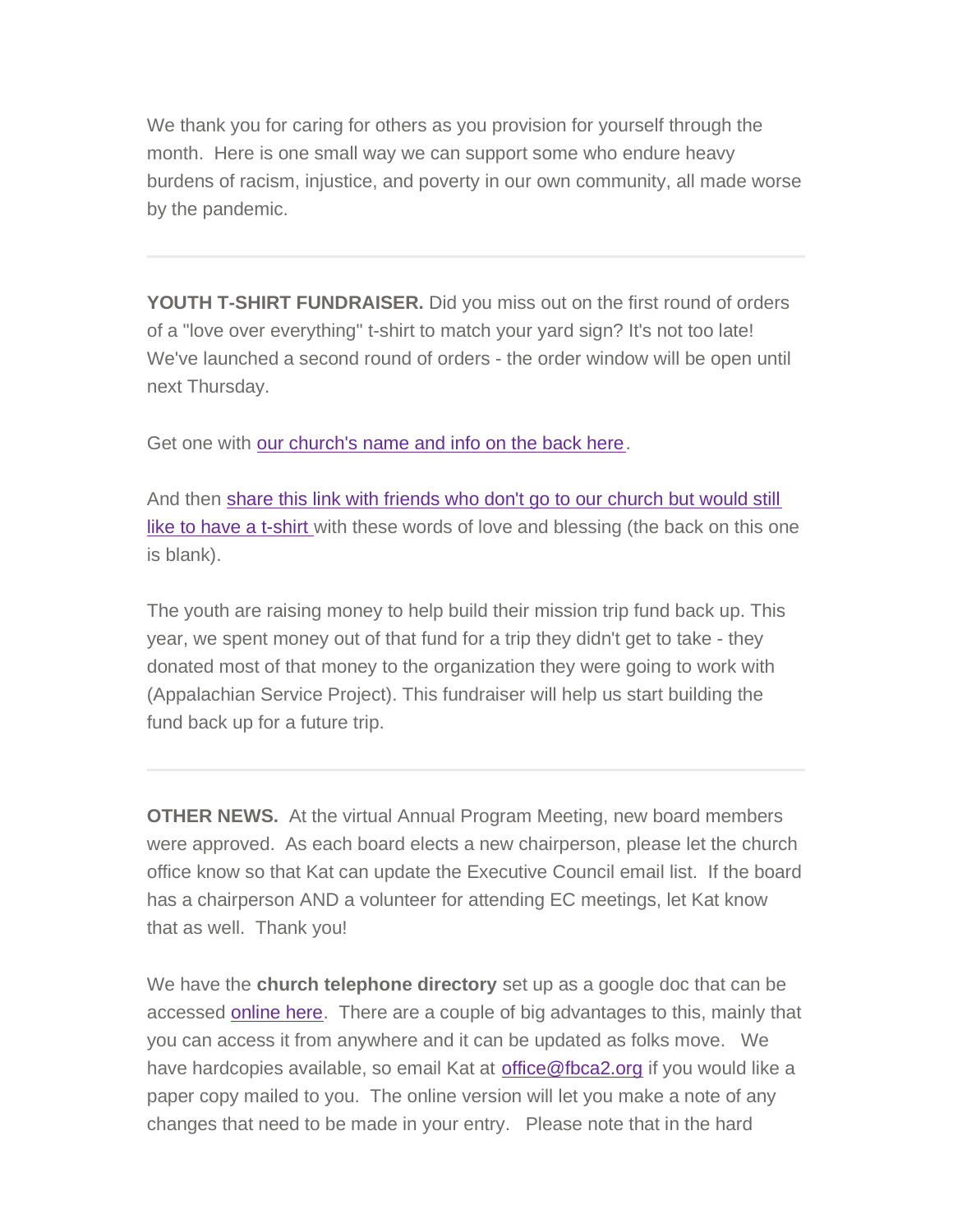copies went out a few weeks ago the Tipton's phone number is missing but they very much appreciate hearing from church folks. You can pencil in 517- 797-9647 next to their name. Ethan, Eldi and Arafath are moving next week, and their new address is in the google doc.

Hefer Bembenutty, a close friend and colleague of **Bill & Ginny McKeachie**, let us know that there are some well-written, informative, and inspiring documents that Jane Halonen and Eric Landrum wrote about Dr. Bill McKeachie, and a video of the symposium celebrating the life of a long-time member of FBCA2.

- Landrum, R. E., & Halonen, J. S. (2020). Wilbert ("Bill") James McKeachie (1921–2019). American Psychologist, 75(4), 590–591,
- Halonen, J. S., & Landrum, R. E. (2020). In Memoriam: Wilbert J. McKeachie. Teaching of Psychology, 47(1), 3–4
- McKeachie Symposium and Memorial Dinner | U-M LSA Department of Psychology.

**The restoration work on the campus center** continues and we are starting to see light at the end of the tunnel. Hardwood floor restoration and carpeting in Stacey's office still need to happen, but here are a couple of before and after pics to give you an idea of how far we have come! (Stacey's office before and a bedroom upstairs).



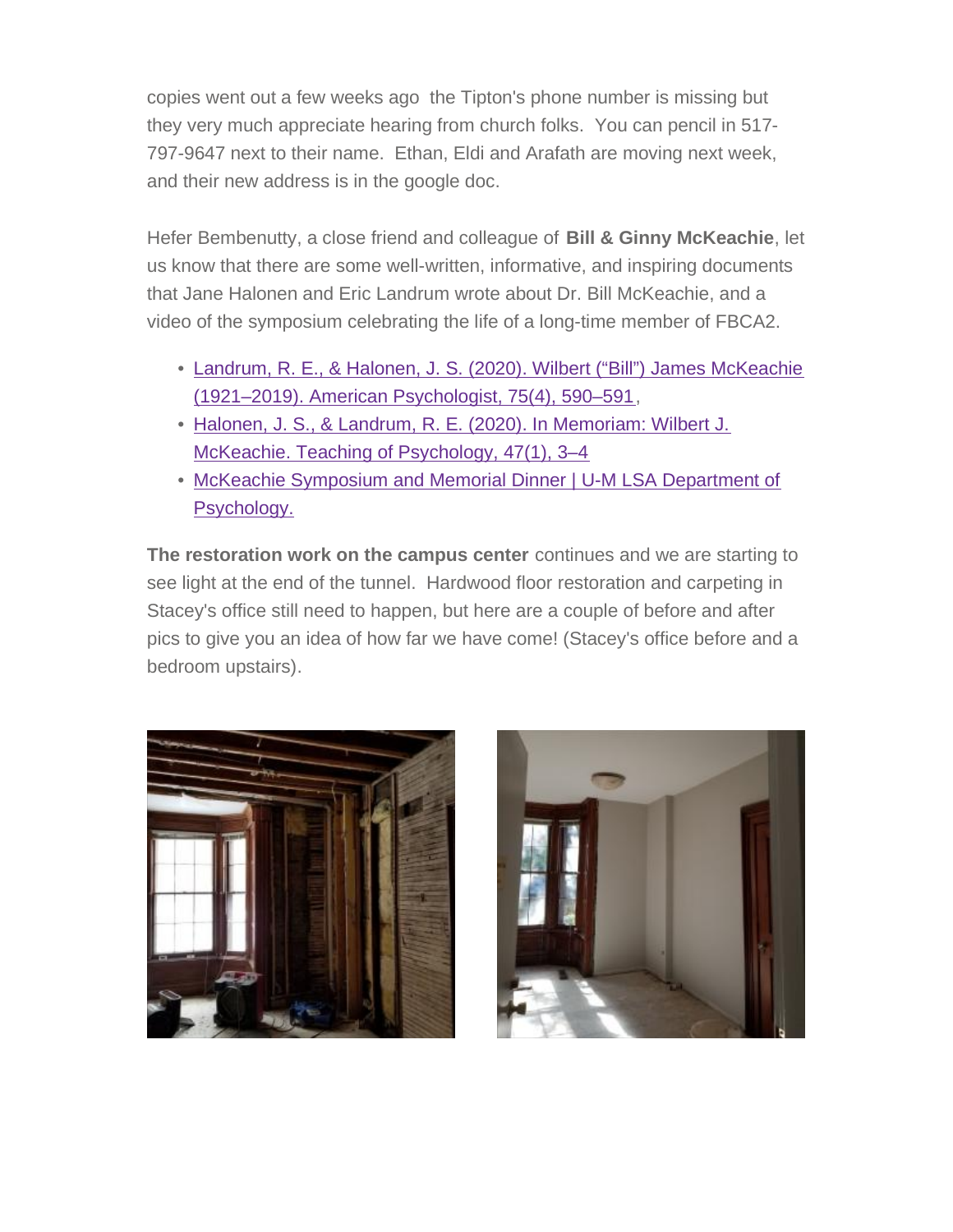



**DID YOU MISS WORSHIP THIS PAST SUNDAY?** Catch our service here.



Videos of our worship services as well as of just the sermons remain available on our YouTube channel and our Facebook page. Share them with your friends!

**SUMMER BIBLE STUDY SERIES.** The 3rd installment of our series on the Psalms was posted yesterday on the church's Facebook page and its YouTube channel. This video presents an exploration of Psalm 46 by Paul Simpson Duke.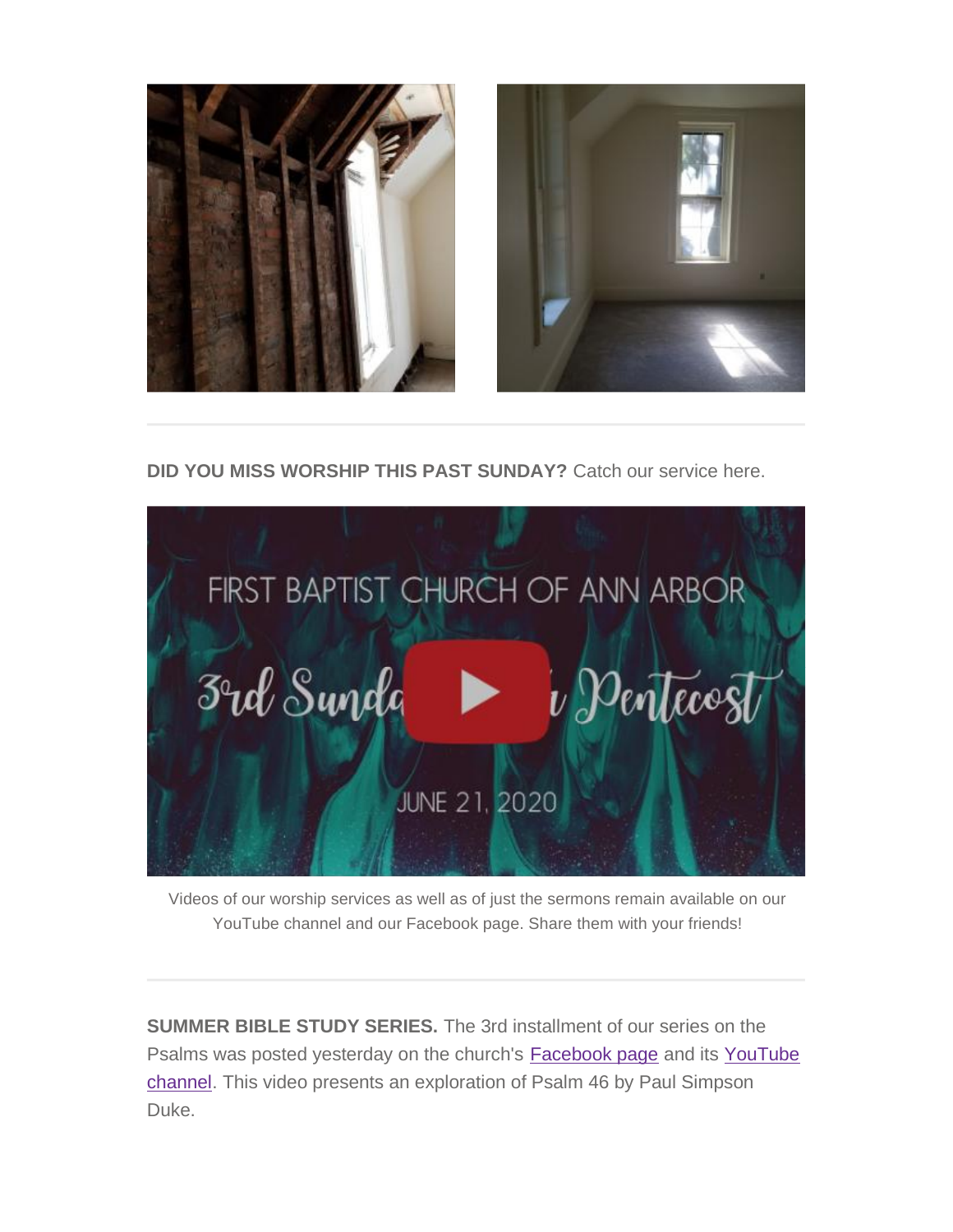Two discussion groups on Zoom have been scheduled for those who would like to engage the material more deeply and collaboratively, which we recommend. Here are the times and facilitators, with links to each of the Zoom meetings. Pick the one that best fits your schedule.

Mary's Psalm Group - click the link to join or dial in to 1-646-558-8656. Meeting ID: 847 4928 0748, password: 254728. **Thursday (today), 4:00 p.m.**

Heather & Pete's Psalm Group - click the link to join or dial in to 1-646-558- 8656. Meeting ID: 879 0286 0561, password: 069223. **Monday, 7:30 p.m.**

The next installment of this series, a study of Psalm 19, is scheduled to be posted on Wednesday, July 1. We hope you find this series enjoyable and enriching.

**NIGHT PRAYER.** Tuesdays, Wednesdays, and Thursdays, at 8:30pm on our Facebook page.

4th Sunday After Penteco June 28, 2020

**JOIN US FOR WORSHIP AND FELLOWSHIP THIS SUNDAY!**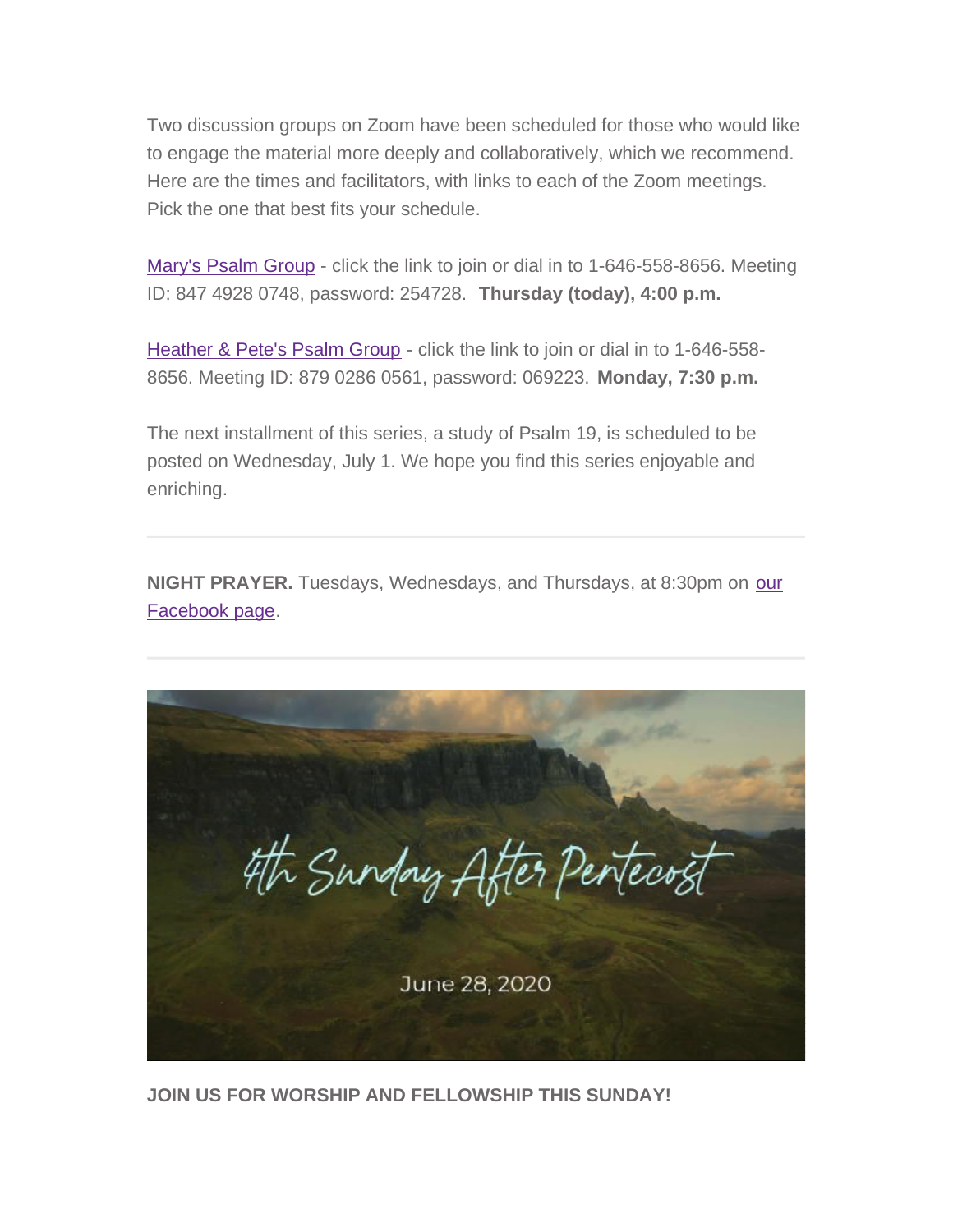Find our YouTube Premiere on our YouTube channel at 10:00am.

Find our Facebook Premiere on our Facebook page at 10:00am.

For those of you who might prefer listening to the service on your phone rather than watching on Facebook, you can dial in to 646-558-8656. You will be asked to input the Meeting ID number: 975 0554 9694. The password is 062646. Please note the Meeting ID and password stay the same each week.

Join us for fellowship time right after worship here. (Meeting ID is 913 7269 1576 - Password is 010630 - these stay the same each week.)

Make a financial gift in one of 4 easy ways:

- Text "give" to (833)757-0335
- Download the Tithe.ly app and find our church on it
- Give on our website fbca2.org/give/
- Mail in your offering 517 E. Washington, Ann Arbor, MI 48104

**DEADLINE REMINDER.** *Submissions for weekly news emails are due each Thursday at noon.*

 $\begin{array}{ccc} \textcircled{c} & \textcircled{c} & \textcircled{c} & \textcircled{c} \end{array}$ 

*Copyright © 2020 First Baptist Church of Ann Arbor, All rights reserved.* You are receiving this email because you're a congregation member or expressed interest in First Baptist Church of Ann Arbor

**Our mailing address is:**